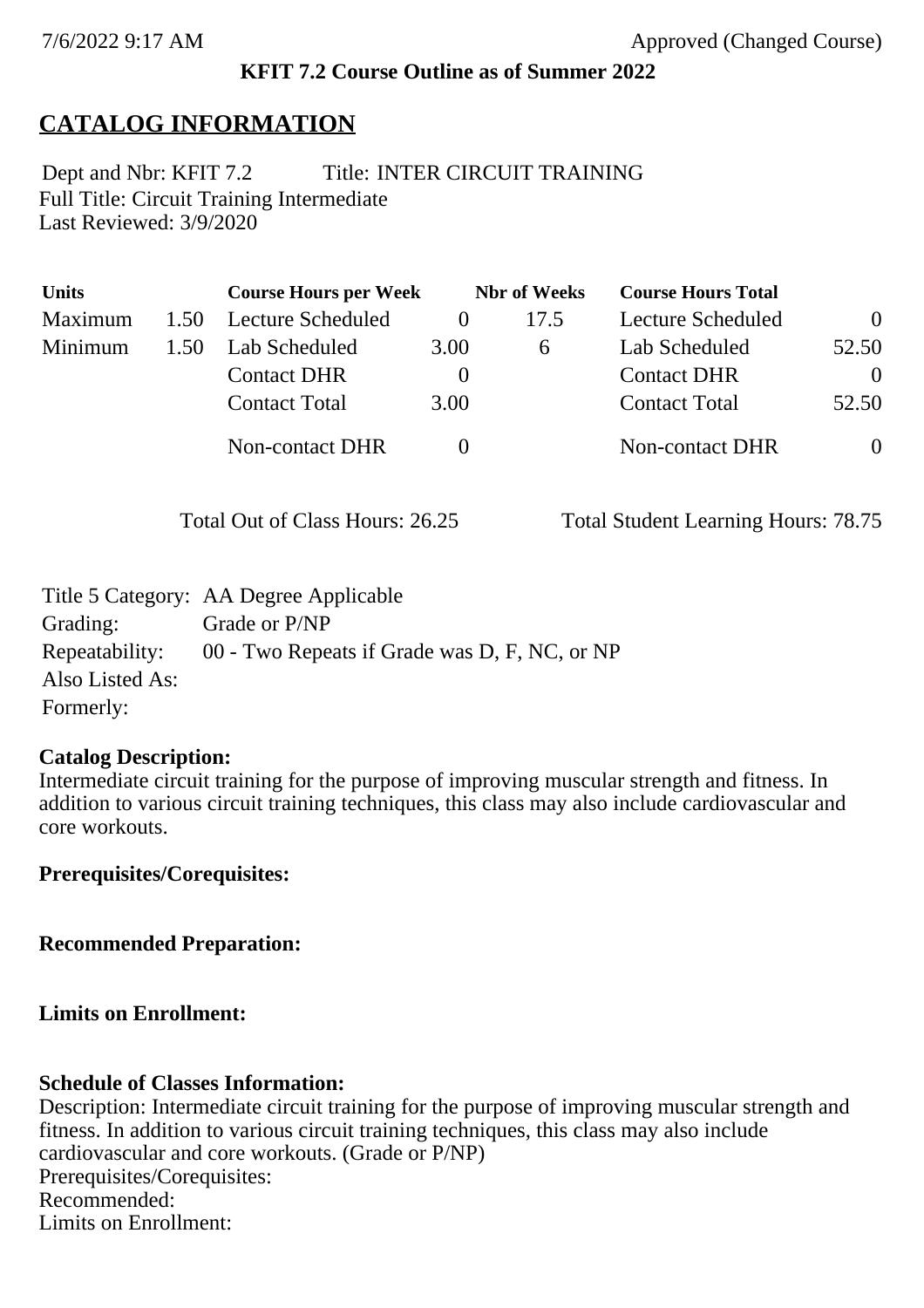## **ARTICULATION, MAJOR, and CERTIFICATION INFORMATION:**

| <b>AS Degree:</b><br><b>CSU GE:</b> | Area<br><b>Transfer Area</b> |            | Effective:<br>Effective: | Inactive:<br>Inactive: |  |
|-------------------------------------|------------------------------|------------|--------------------------|------------------------|--|
| <b>IGETC:</b>                       | <b>Transfer Area</b>         |            | Effective:               | Inactive:              |  |
| <b>CSU Transfer: Transferable</b>   |                              | Effective: | Fall 2013                | Inactive:              |  |
| <b>UC Transfer:</b> Transferable    |                              | Effective: | Fall 2013                | Inactive:              |  |

## **CID:**

## **Certificate/Major Applicable:**

[Both Certificate and Major Applicable](SR_ClassCheck.aspx?CourseKey=KFIT7.2)

# **COURSE CONTENT**

### **Student Learning Outcomes:**

Upon completion of the course, students will be able to:

1. Independently use circuit training equipment and techniques to safely and successfully engage in intermediate level circuit training activities.

2. Create a personalized intermediate level circuit training program including appropriate progressions and modifications.

### **Objectives:**

Students will be able to:

- 1. Explain biomechanics and anatomical movement principles related to intermediate level circuit training exercise.
- 2. Describe various types of circuit training programs and their benefits.
- 3. Perform intermediate level circuit training exercises with proper form, kinesthetic awareness, and proprioception.
- 4. Describe the types of muscle actions matched to specific circuit training exercises.
- 5. Perform personalized fitness assessment and create goals based on results.
- 6. Assess appropriate heart rate for an intermediate circuit training workout.
- 7. Describe modification and progressions for intermediate circuit training exercises.
- 8. Create a personalized program based on intermediate fitness level.

## **Topics and Scope:**

- I. Basic Musculo-Skeletal Anatomy
- II. General Circuit Training Principles
	- A. Orientation to equipment
		- 1. Machines
		- 2. Free weights
		- 3. Bands
		- 4. Cardiovascular exercises
		- 5. Stability balls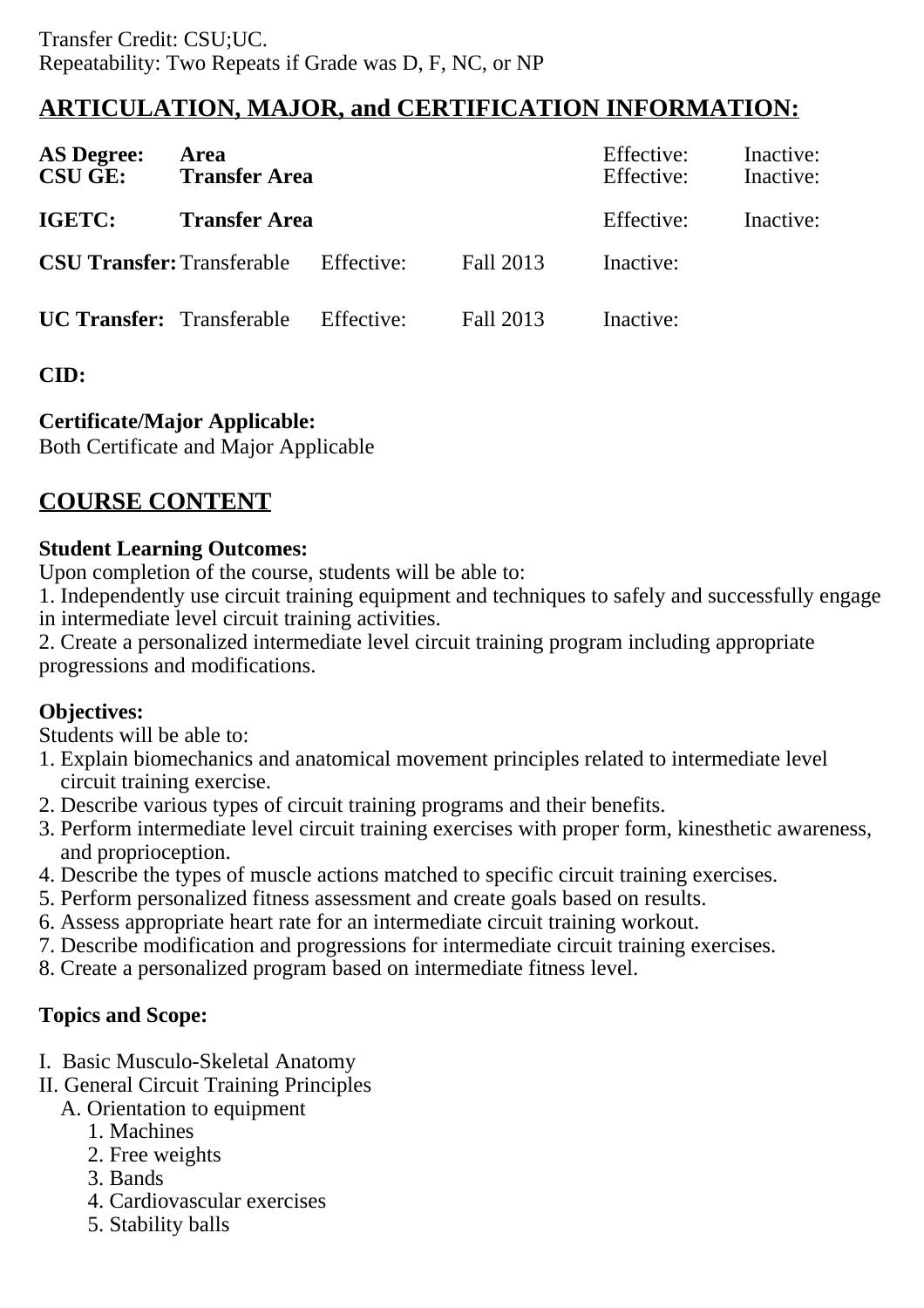- 6. Pully
- B. Safety considerations for circuit training exercises
- C. Technique, form, proprioception, and kinesthetic awareness
- D. Circuit station programs and design
	- 1. Planned rotation of exercises
	- 2. Timed intervals
	- 3. Exercise
	- 4. Rest
	- 5. Alternating cardio and muscular endurance stations
	- 6. Tabata protocol
	- 7. High Intensity Interval Training (HIIT)
	- 8. Proper use and selection of a variety of fitness equipment
- III. Types of Muscular Contraction
	- A. Concentric
	- B. Eccentric
	- C. Isometric
	- D. Isotonic
- IV. Circuit Training Benefits
	- A. Cardiovascular endurance
	- B. Muscular endurance
	- C. Muscular Strength
	- D. Body Composition
- V. Fitness Assessment and Intermediate Level Goals
	- A. Baseline
	- B. Post-test
- VI. Heart Rate
	- A. Resting heart rate
	- B. Target heart rate

VII. Appropriate Modifications and Progressions Based on Fitness Level

- Optional Topics:
- I. Core Training
- II. Basic Nutritional Concepts
	- A. Healthy Eating
	- B. Pre and post workout meals
	- C. Critical evaluation of diets and supplements

## **Assignment:**

Students are expected to spend an additional one and one-half hours per week outside of class completing one or more of the following assignments:

- 1. Written quizzes on basic musculo-skeletal identification
- 2. Calculate body composition
- 3. Strength testing
- 4. General warm up exercises, abdominal exercises and stretches
- 5. Circuit training exercises with machines
- 6. Write a personal, individualized circuit training program
- 7. Written report on a weight-training related topic and/or maintaining a workout journal
- 8. Objective exams: Multiple choice, true/false, and short answer
- 9. Performance of exercises 1 hour per week per unit in addition to regularly scheduled class meetings